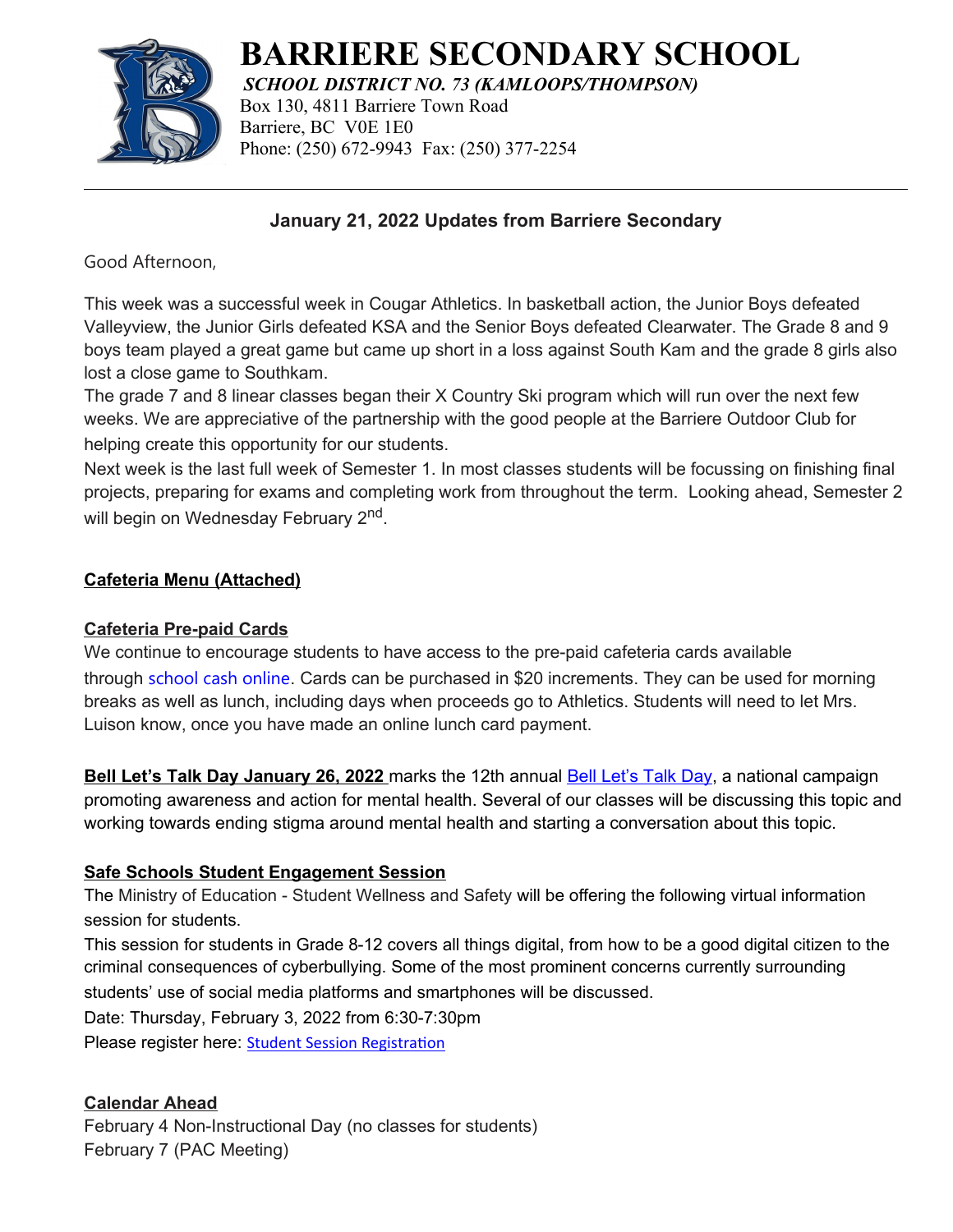## **CAFETERIA PRE-ORDER FORM FOR BREAK**

**WEEK: JANUARY 24 - 28 STUDENT NAME:\_\_\_\_\_\_\_\_\_\_\_\_\_\_\_\_\_\_\_\_\_\_**

#### *\*Food cards can be purchased at the office for \$20*

| <b>Monday, January 24</b>                                                           |        | <b>Tuesday, January 25</b>                                                          |        |
|-------------------------------------------------------------------------------------|--------|-------------------------------------------------------------------------------------|--------|
| Eggers                                                                              | \$3.50 | Eggers                                                                              | \$3.50 |
| <b>Hasbrowns</b>                                                                    | \$.50  | <b>Hasbrowns</b>                                                                    | \$.50  |
| Cookies                                                                             | \$1.00 | Cookies                                                                             | \$1.00 |
| Cake                                                                                | \$1.00 | Cake                                                                                | \$1.00 |
| Juice: fruit medley, apple, orange, wild berry<br>*CIRCLE CHOICE                    | \$1.00 | Juice: fruit medley, apple, orange, wild berry<br>*CIRCLE CHOICE                    | \$1.00 |
| Chocolate milk                                                                      | \$1.00 | Chocolate milk                                                                      | \$1.00 |
| ICE drinks: *CIRCLE CHOICE grapefruit,<br>lemon-lime, cherry-lime, coconut-pinapple | \$2.00 | ICE drinks: *CIRCLE CHOICE grapefruit,<br>lemon-lime, cherry-lime, coconut-pinapple | \$2.00 |
| <b>Wednesday, January 26</b>                                                        |        | <b>Thursday, January 27</b>                                                         |        |
| Eggers                                                                              | \$3.50 | Eggers                                                                              | \$3.50 |
| Hasbrowns                                                                           | \$.50  | Hasbrowns                                                                           | \$.50  |
| Cookies                                                                             | \$1.00 | Cookies                                                                             | \$1.00 |
| Cake                                                                                | \$1.00 | Cake                                                                                | \$1.00 |
| Juice: fruit medley, apple, orange, wild berry<br>*CIRCLE CHOICE                    | \$1.00 | Juice: fruit medley, apple, orange, wild berry<br>*CIRCLE CHOICE                    | \$1.00 |
| Chocolate milk                                                                      | \$1.00 | Chocolate milk                                                                      | \$1.00 |
| ICE drinks: *CIRCLE CHOICE grapefruit,<br>lemon-lime, cherry-lime, coconut-pinapple | \$2.00 | ICE drinks: *CIRCLE CHOICE grapefruit,<br>lemon-lime, cherry-lime, coconut-pinapple | \$2.00 |
| Friday, January 28                                                                  |        |                                                                                     |        |
| Eggers                                                                              | \$3.50 |                                                                                     |        |
| <b>Hasbrowns</b>                                                                    | \$.50  |                                                                                     |        |
| Cookies                                                                             | \$1.00 |                                                                                     |        |
| Cake                                                                                | \$1.00 |                                                                                     |        |
| Juice: fruit medley, apple, orange, wild berry<br>*CIRCLE CHOICE                    | \$1.00 |                                                                                     |        |
| Chocolate milk                                                                      | \$1.00 |                                                                                     |        |
| ICE drinks: *CIRCLE CHOICE grapefruit,<br>lemon-lime, cherry-lime, coconut-pinapple | \$2.00 | <b>TOTAL</b>                                                                        |        |